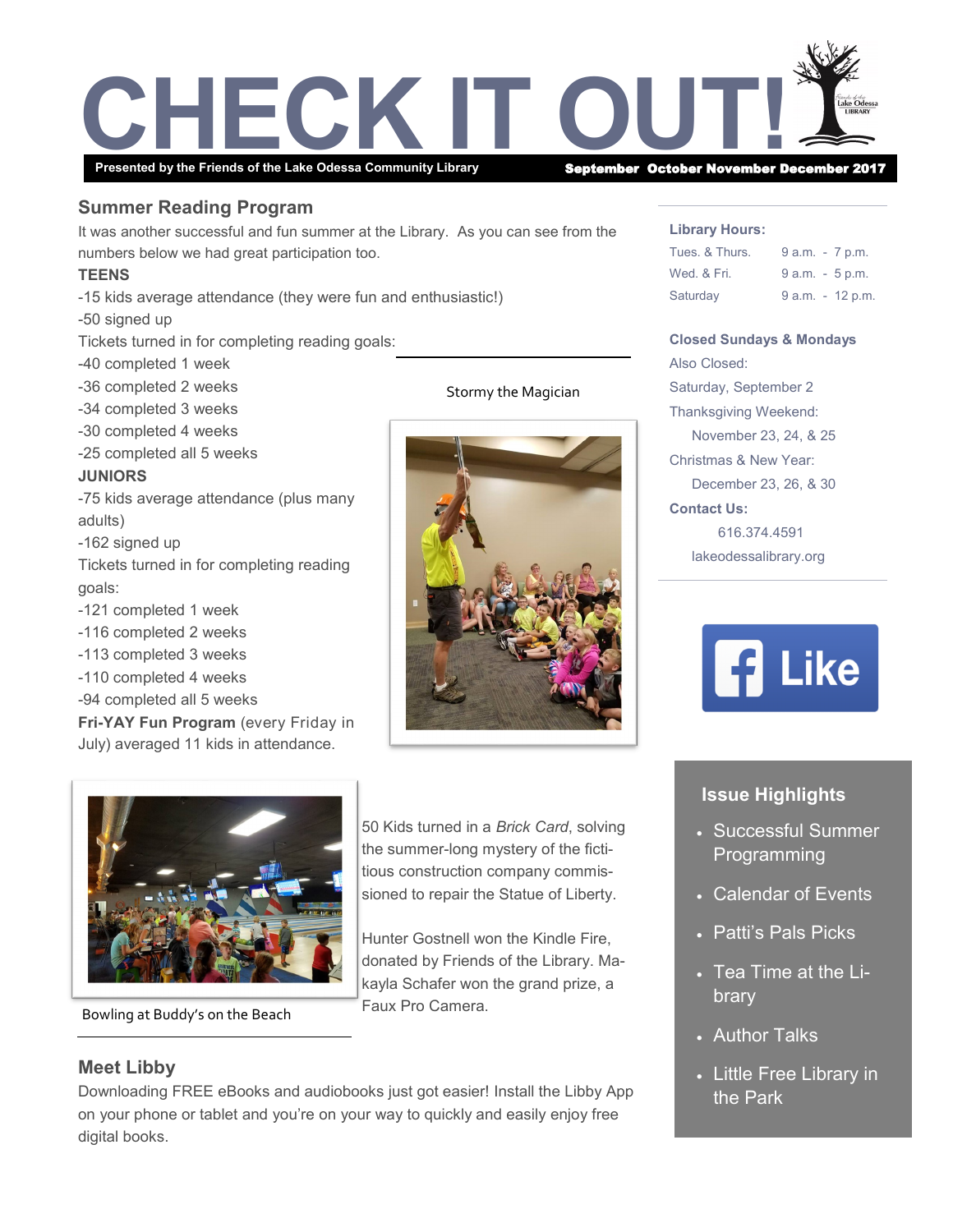# QUARTERLY CALENDAR OF EVENTS

| September —                            |                                | <b>School Days, School Days, Golden Rule Days</b>                                                   |
|----------------------------------------|--------------------------------|-----------------------------------------------------------------------------------------------------|
| September 2                            | <b>Library Closed</b>          |                                                                                                     |
| Wednesdays                             | $10:30$ a.m.                   | Storytime (Ages 2-5) (Beginning September 6)                                                        |
| Thursdays                              | $10:30$ a.m.                   | Storytime (Ages 2-5) (Beginning September 7)                                                        |
| September 7                            | 4 p.m.                         | After School Program (Ages 5+) "Rocking in a New School Year"                                       |
| Tuesdays                               | $1 - 3 p.m.$                   | Knitting Group (beginning September 12 – thru November 14)                                          |
| September 12                           | 5:30 p.m.                      | Author Talks, Tracy Groot, "The Maggie Bright"                                                      |
| September 14                           | 4 p.m.                         | After School Program (Ages 11+) "Back to School Bash"                                               |
| September 21                           | 1 p.m.                         | Homeschool Program "7 Wonders (Natural, Ancient, & New)"                                            |
| September 21                           | 5:30 p.m.                      | Henna Class (Ages 11+) \$5 fee                                                                      |
| September 26                           | 3 p.m.                         | Books in Action (Ages 10+) "The Great Brain" by John D. Fitzgerald                                  |
| September 28                           | 2 p.m.                         | <b>Inspirational Book Discussion</b>                                                                |
| September 28                           |                                | 4-5:30 p.m. Mike's STEM Program (Ages 14-18) "Microscope Madness"                                   |
| <b>October - A Haunting We Will Go</b> |                                |                                                                                                     |
| Wednesdays                             | 10:30 a.m.                     | Storytime (Ages 2-5)                                                                                |
| Wednesdays<br>Thursdays                | 1 $-1:45$ p.m.<br>$10:30$ a.m. | Tai Chi Exercise Class (Ages 60+) \$2 suggested donation (Beginning Oct 11)<br>Storytime (Ages 2-5) |

| <b>Tuesdays</b> | $1 - 3$ p.m.  | <b>Knitting Group</b>                |
|-----------------|---------------|--------------------------------------|
| October 5       | 4 p.m.        | After School Program (Ages 5+)       |
| October 12      | 4 p.m.        | After School Program (Ages 11+)      |
| October 14      | 10-11:30 a.m. | Legos/Straw Building Party (Ages 4+) |
| October 17      | 5:30 p.m.     | <b>Ladies Craft Night</b>            |
| October 19      | 1 p.m.        | Homeschool Program                   |

| October 24 | 3 p.m. | Books in Action (Ages 10+)                                          |
|------------|--------|---------------------------------------------------------------------|
| October 26 | 2 p.m. | Inspirational Book Discussion                                       |
| October 26 |        | 4 - 5:30 p.m. Mike's STEM Program (Ages 14-18) "Egg Drop Challenge" |
|            |        |                                                                     |

#### **November — Grateful Today and Every Day**

| Wednesdays  | 10:30 a.m.                         | Storytime (Ages 2-5)                                |
|-------------|------------------------------------|-----------------------------------------------------|
| Thursdays   | $10:30$ a.m.                       | Storytime (Ages 2-5)                                |
| November 2  | 4 p.m.                             | After School Program (Ages 5+)                      |
| November 7  | $1 - 3 p.m.$                       | <b>Knitting Group</b>                               |
| November 9  | 4 p.m.                             | After School Program (Ages 11+)                     |
| November 11 | 1 p.m.                             | Tea Time at the Library                             |
| November 16 | 1 $p.m.$                           | Homeschool Program                                  |
| November 21 | 5 p.m.                             | Ladies Craft Night                                  |
| November 22 | $10:30$ a.m.                       | Special Family Storytime & Craft                    |
|             | November 23, 24, 25 Library Closed |                                                     |
| November 28 |                                    | 3 p.m. Books in Action (Ages 10+)                   |
| November 20 |                                    | 1 E:20 pm Milch CTEM Drogram (Agoo 11 10) "Dridge D |

# November 30 4 –5:30 p.m. Mike's STEM Program (Ages 14-18) "Bridge Building Contest"

# **December — Wear Mittens, Read a Good Book, Go Sledding**

| Wednesdays                         | $10:30$ a.m. | Storytime (Ages 2-5)                                                         |  |
|------------------------------------|--------------|------------------------------------------------------------------------------|--|
| Thursdays                          | 10:30 a.m.   | Storytime (Ages 2-5)                                                         |  |
| December 6                         |              | 1-1:45 p.m. Tai Chi Exercise Class (Ages 60+) Ends                           |  |
| December 7                         |              | 3:30-5:30 p.m. After School Program (Ages 5+) Christmas Projects Make & Take |  |
| December 14                        |              | 4 p.m. After School Program (Ages 11+)                                       |  |
| December 21                        |              | 1 p.m. Homeschool Program                                                    |  |
| December 23, 26, 30 Library Closed |              |                                                                              |  |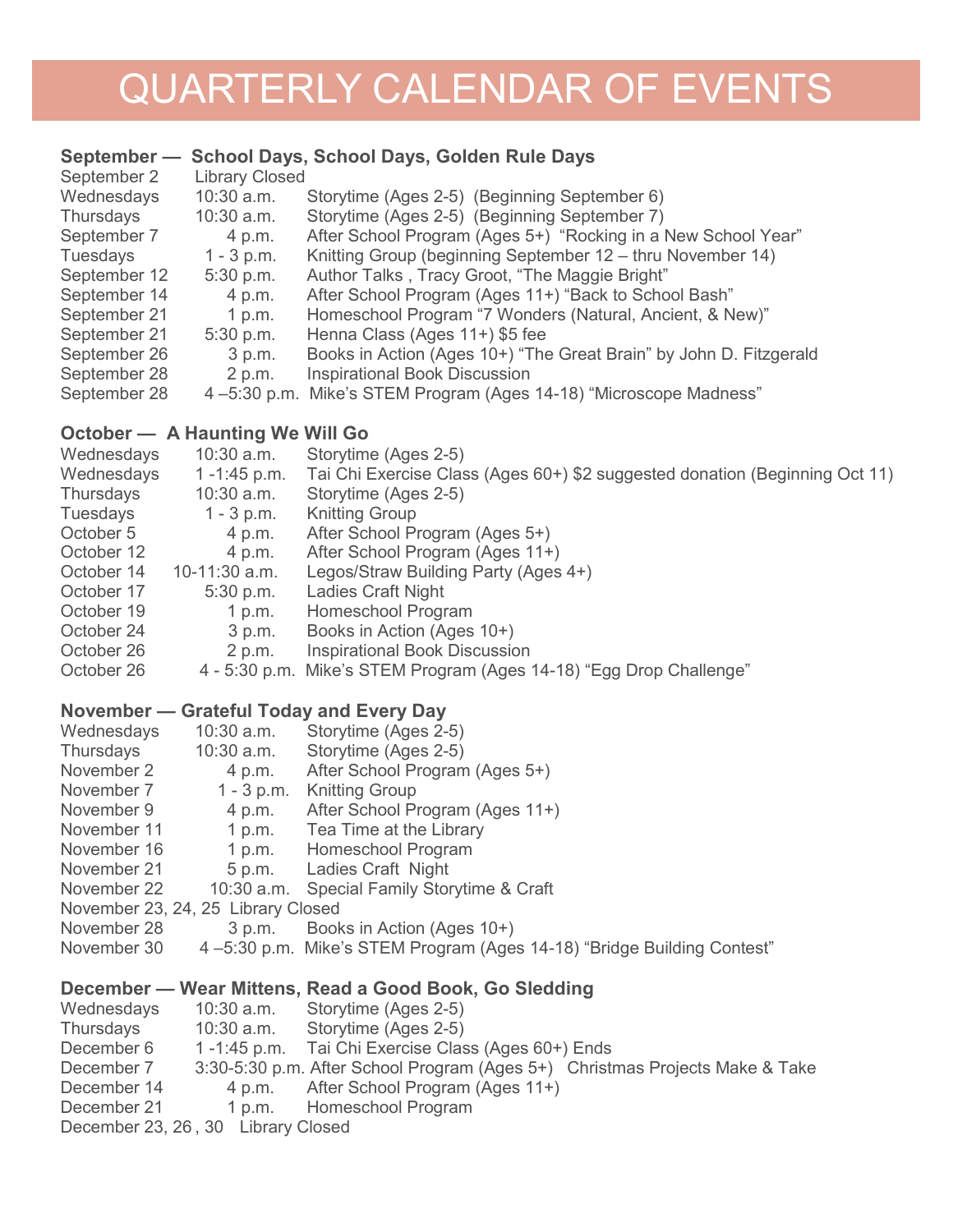# **Tea Time at the Library**



Join the Friends for our annual *Tea Time at the Library* fundraiser on Saturday, November 11, at 1 p.m. Enjoy a light lunch of finger sandwiches and treats, along with our custom brew of "library tea" (a 50/50 blend of Madagascar Vanilla Rooibos and Blood Orange Herbal Tea from Chocolatea in Portage Michigan).

Tickets cost \$10 and go on sale at the Library the first week in October. Reserve your seat ahead of that week by calling the Library and pay prior to the event.



### **Author Talks**

The final installment of the summer Author Talks series at Lake Odessa Community Library will feature two-time Christy Award winning author Tracy Groot, who will be sharing her work, *The Maggie Bright: A Novel of Dunkirk.* 

The free event begins at 5:30 p.m. Tuesday, September 12 at Lake Odessa Community Library. Light refreshments will be served. Registration is requested for the event. Please call the library to register or for more information.

A 2016 Christian Book Award finalist, *Maggie Bright* tells the story of Clare Childs, a woman who inherits a yacht in 1940s England. When a stranger arrives in hopes of finding documents hidden aboard the ship, Clare gets involved with a Scotland Yard investigation and responds to Churchill's call for recruiting civilian watercraft to help rescue the British army in the beaches of Dunkirk.



Three of Groot's works, *The Maggie Bright, The Sentinels of Andersonville* (a 2015 Christy Award winner and 2015 Christian Book Award finalist), and *Flame of Resistance* are available to checkout at the Lake Odessa Community Library.



# **Little Free Library**

Thanks to a \$500 grant from the Ionia Community Foundation, the Lake Odessa Community Library has been afforded an opportunity to establish a Little Free Library in the community.

Little Free Libraries provide a wide variety of reading material to the public at no cost – much like a traditional library, with the exception of being constantly accessible and not requiring a card or membership to enjoy its benefits.

Lake Odessa Community Library's Little Free Library will be located at the Village Park on 4<sup>th</sup> Avenue. The Little Free Library is expected to arrive in September, and with assistance from the Village's Public Works Department, will be open and ready to use this fall. The community will be responsible for helping to make the Little Free Library a successful component of our community – just as users will be able to take and keep a free book, we hope they will consider leaving a free book as a gift to fellow readers.

Lake Odessa Community Library will help keep the Little Free Library stocked full of books for readers of all ages and interests. The Little Free Library will be light green and made of sturdy Amish construction. It also has a weatherproof SuperDeck roof to help keep the books clean and dry.

If you have any questions about the Little Free Library program, please feel free to contact Lake Odessa Community Library Director Mattie Cook at 616-374-4591.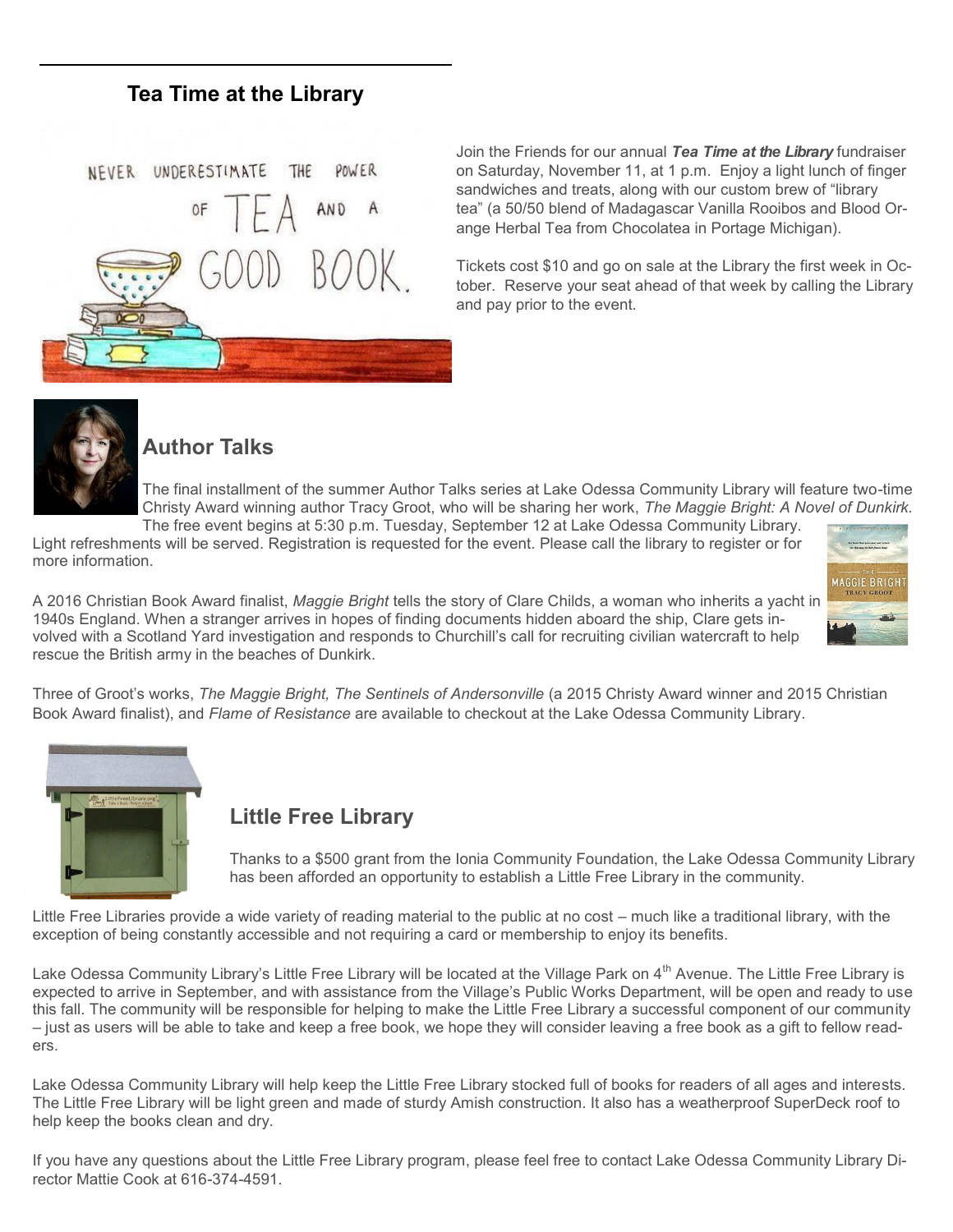# **PATTI'S PALS PICKS by Patti Cooreman's friends**

**The Woman in Cabin 10** by Ruth Ware is a dream novel for mystery enthusiasts. British journalist, Laura " Lo"



Blacklock, is headed to sea on the decadent cruise liner, the Aurora, owned by wealthy Richard Bullmer. She's filling in for her boss and needs the diversion after being attacked in her apartment. Lo finds herself in the presence of other journalists and Richard's wife, Anne, who is clearly struggling with the last stages of cancer but happy to be on this maiden voyage. The 32-year-old journalist is a mess from her attack, relying heavily on alcohol and meds to dull her fear and memories. She falls into a deep sleep, but she's awakened in the middle of the night by a scream and then a splash. Laura rushes to her veranda, sees blood on the outside door of Cabin 10, and KNOWS that a murder has occurred.

Someone has been thrown overboard. She calls an alarm. The nighttime steward and she head next-door to the room where a young woman in a Pink Floyd t-shirt had reluctantly and quickly loaned Laura some mascara in preparation for the first dinner. Not only is the woman not there, but there is no sign that anyone was ever in Cabin 10 at all. NOT A SIGN. Cabin 10 was slated as empty. As adamant as she is, Laura is less than believable with her drunkenness and reliance on pills. She might have imagined the scream and the splash, but the mascara? She has it in her possession!!!! And then she doesn't! Where did it go? Oh, the mystery begins. It's not a huge boat, only 10 cabins, a small crew, a limited number of guests. Where is that young woman if no one was sent to the sharks? Lo doesn't know who she can really trust even though she knows some of the folks on the ship. She's had no contact with her boyfriend or boss because WI-FI connections have been nonexistent. Her concern intensifies with each day out of contact. Laura knows what she heard, what she held in her hand, though, and she is not alone. That's why she finds herself very possibly the next victim. Meanwhile, Laura's family and friends are given concrete reasons to believe that she has mysteriously died at sea. Wow! Folks who love plot and mystery galore, this is for you! Thanks Libby Polzin Kinsey for this review from *Libby's Literary Corner* group on Facebook.



**Ginny Moon** by Benjamin Ludwig--Ginny is a 14-year old autistic teen who comes from an abusive background and wants a *forever home* while still feeling the pull of her previous life. The author has a child with autism and tries to show what goes on in Ginny's brain as she navigates the world around her. It's a novel and no one knows what goes on inside someone's head, but I enjoyed the story and felt the portrayal was plausible. Heidi Reed says read it and see what you think!



**The Bridge Ladies** is a memoir by Betsy Lerner. I am a bridge player who belongs to a bridge club that has been around over 50 years, so that similarity was the original draw for me to listen to this audiobook that is also available in hard cover. The story is a personal journey for the author as she learns a little about the game of bridge and more about her mother and that generation. The events take place on the east coast in New Haven, Connecticut, and Manhattan, New York, more formal locations than Lake Odessa but the mother/daughter relationships revealed exist in both geographical locations. You don't have to be a bridge player to enjoy this memoir. Reviewed by Heidi Reed



**The Death and Life of the Great Lakes** by Dan Egan is a must-read, particularly for those with an interest in the Great Lakes ecosystems. Egan, twice a finalist for the Pulitzer Prize, maps out the fascinating history of the Great Lakes as a story, rather than a lecture. Before the late 1800s, the Great Lakes were naturally separated from the Atlantic Ocean and the Mississippi River basin. Following numerous engineering feats, such as the creation of shipping channels, which were seen as ways to tackle illness and bolster business throughout the region, the Great Lakes opened up to the rest of the country – and its threats can (and have) spread. A few of the unforeseen consequences of those actions have included the devastation of native species due to invasive species and biological dead zones. The Great

Lakes contain 20-percent of the world's surface fresh water supply and an abundance of recreational and economic opportunities – in a time where the importance of fresh water is clearer than ever, Egan's book provides a wellwritten, comprehensive look at the past, present, and future of this precious resource. Review by Library Director, Mattie Cook